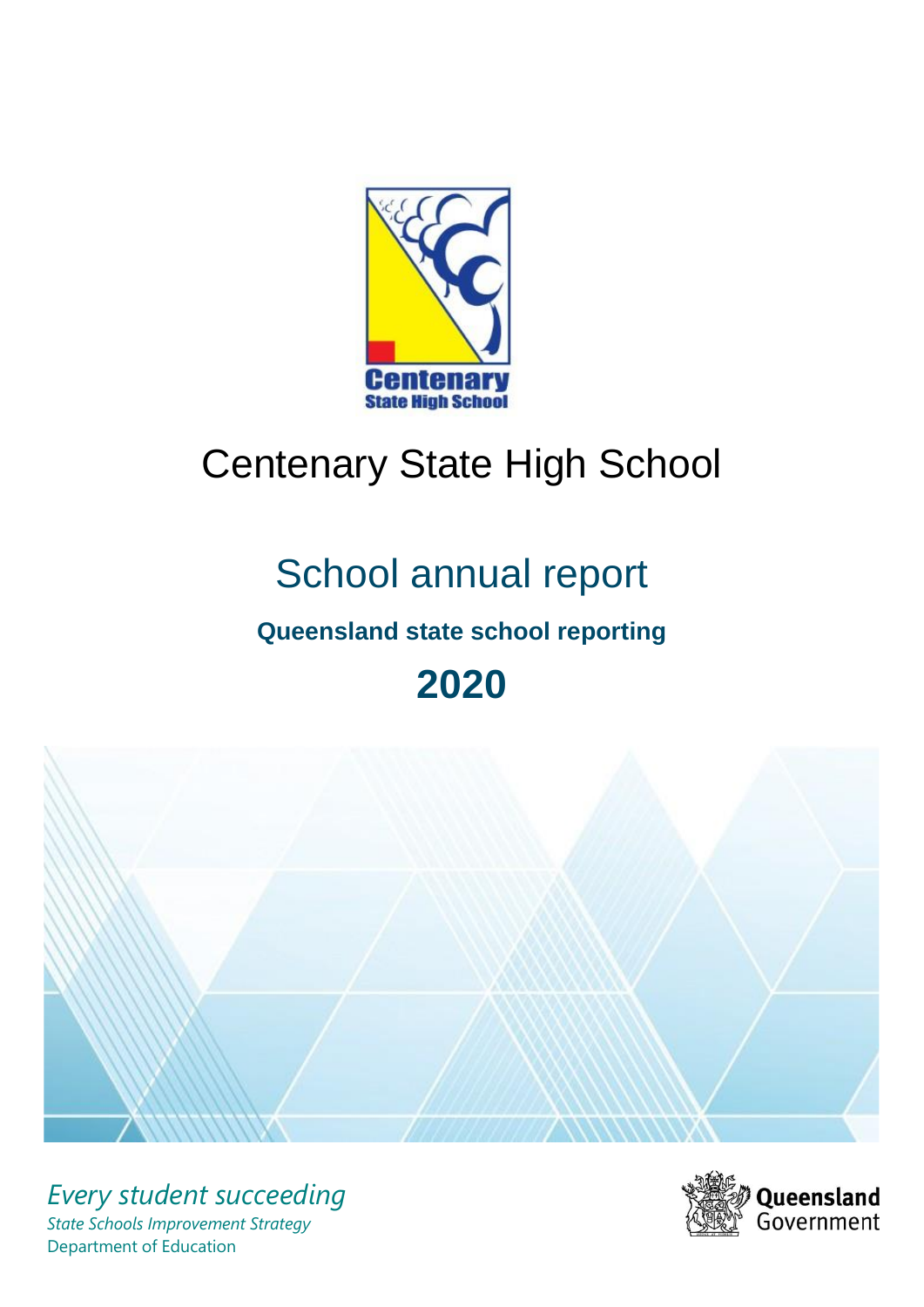**OFFICIAL – Public** Published as information source only. Public information used to create this report may not appear in this format in the public domain Please refer to disclaimer information.

#### **Contact details**

| <b>Postal Address</b> | PO Box 321 Mount Ommaney 4074    |
|-----------------------|----------------------------------|
| <b>Phone</b>          | $(07)$ 3373 4555                 |
| Fax                   |                                  |
| Email                 | principal@centenaryshs.eq.edu.au |
| Website               | https://centenaryshs.eq.edu.au   |

#### **Disclaimer**

The materials presented in this report are distributed by the Department of Education (the department) as an information source only. The information and data in this report is subject to change without notice.

The department makes no statements, representations, or warranties about the accuracy or completeness of, and you should not rely on, any information contained in this report.

The department disclaim all responsibility and all liability (including without limitation, liability in negligence) for all expenses, losses, damages and costs you might incur as a<br>result of the information in this report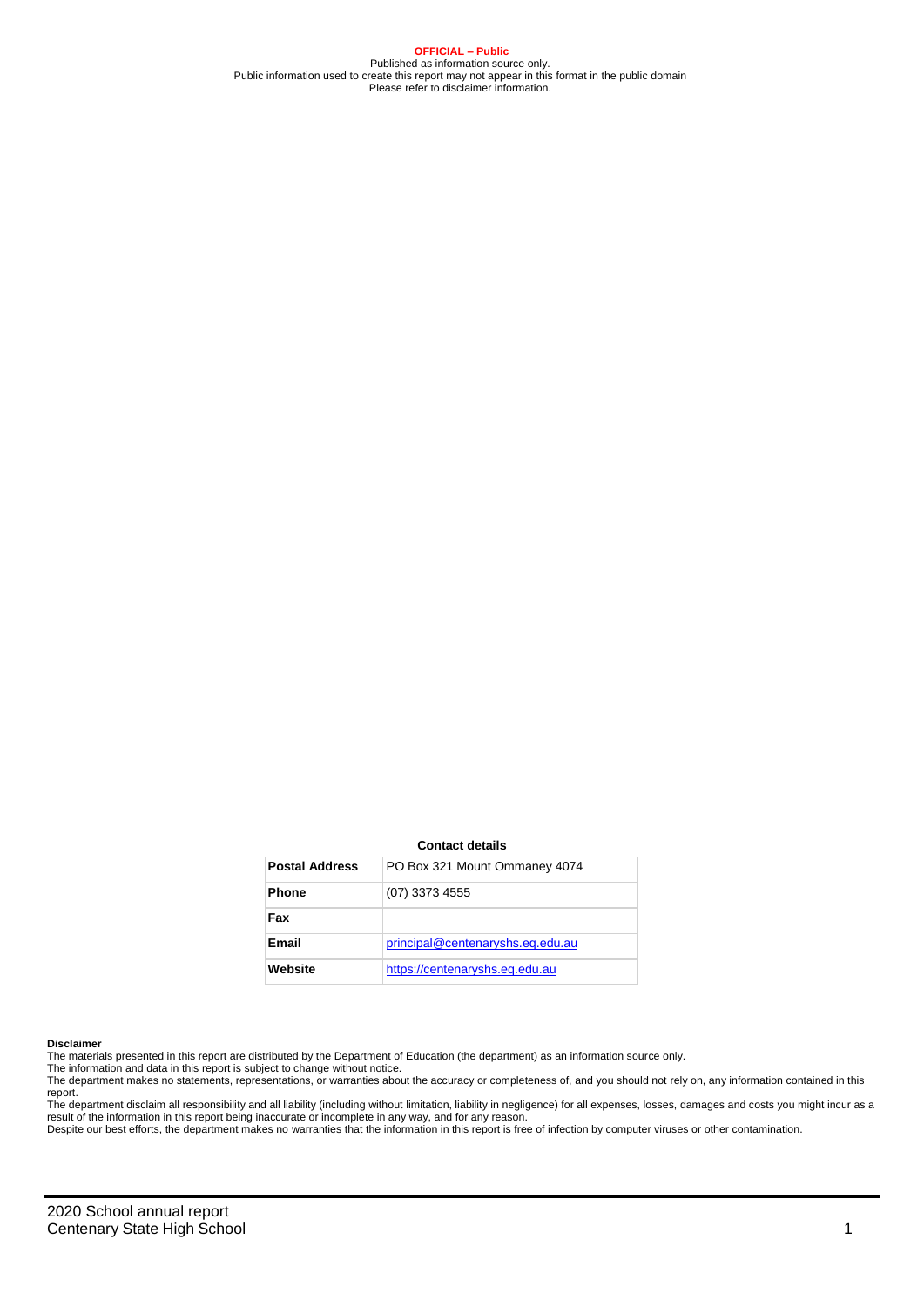| School context                   |                                                                                                                                                                                              |
|----------------------------------|----------------------------------------------------------------------------------------------------------------------------------------------------------------------------------------------|
| Coeducational or single sex      | Coeducational                                                                                                                                                                                |
| <b>Independent Public School</b> | Yes                                                                                                                                                                                          |
| Year levels offered in 2020      | Year $7 -$ Year 12                                                                                                                                                                           |
| <b>Webpages</b>                  | Additional information about Queensland state schools is located on the:<br>My School website<br>٠<br>Queensland Government data website<br>Queensland Government schools directory website. |

## **Characteristics of the student body**

### **Student enrolments**

### **Table 1: Student enrolments by year level**

|                   |       | <b>February</b> |       |       |       |       |
|-------------------|-------|-----------------|-------|-------|-------|-------|
| <b>Year Level</b> | 2018  | 2019            | 2020  | 2018  | 2019  | 2020  |
| Year 7            | 279   | 304             | 310   | 282   | 309   | 312   |
| Year <sub>8</sub> | 259   | 289             | 302   | 257   | 290   | 302   |
| Year 9            | 264   | 262             | 296   | 263   | 258   | 302   |
| Year 10           | 248   | 265             | 266   | 254   | 262   | 271   |
| Year 11           | 166   | 259             | 263   | 174   | 250   | 251   |
| Year 12           | 279   | 160             | 231   | 264   | 150   | 224   |
| <b>Total</b>      | 1,495 | 1,539           | 1,668 | 1,494 | 1,519 | 1,662 |

Notes

1. Student counts include headcount of all full- and part-time students at the school.

### **Average class sizes**

### **Table 2: Average class size information for each phase of schooling**

| <b>Year Levels</b> | 2018 | 2019 | 2020 |
|--------------------|------|------|------|
| Year 7 – Year 10   | 24   | 25   | 25   |
| Year 11 – Year 12  | 19   | 17   | 18   |

Notes

1. Classes are measured against the target of 25 students per teacher in Prep to Year 3 and Years 11 to 12, and target of 28 students per teacher in Years 4 to 10. Where composite classes exist across cohorts (e.g. Year 3/4) the class size targets would be the lower cohort target.

# **Social climate**

### **Parent, student and staff satisfaction**

Tables 3–5 show selected items from the Parent/Caregiver, Student and Staff School Opinion Surveys. In response to the COVID-19 pandemic, the annual school opinion surveys of students, teachers and staff were not administered in 2020.

For state level information go to the *[School Opinion Survey](https://qed.qld.gov.au/publications/reports/statistics/schooling/schools/schoolopinionsurvey)* [webpage.](https://qed.qld.gov.au/publications/reports/statistics/schooling/schools/schoolopinionsurvey)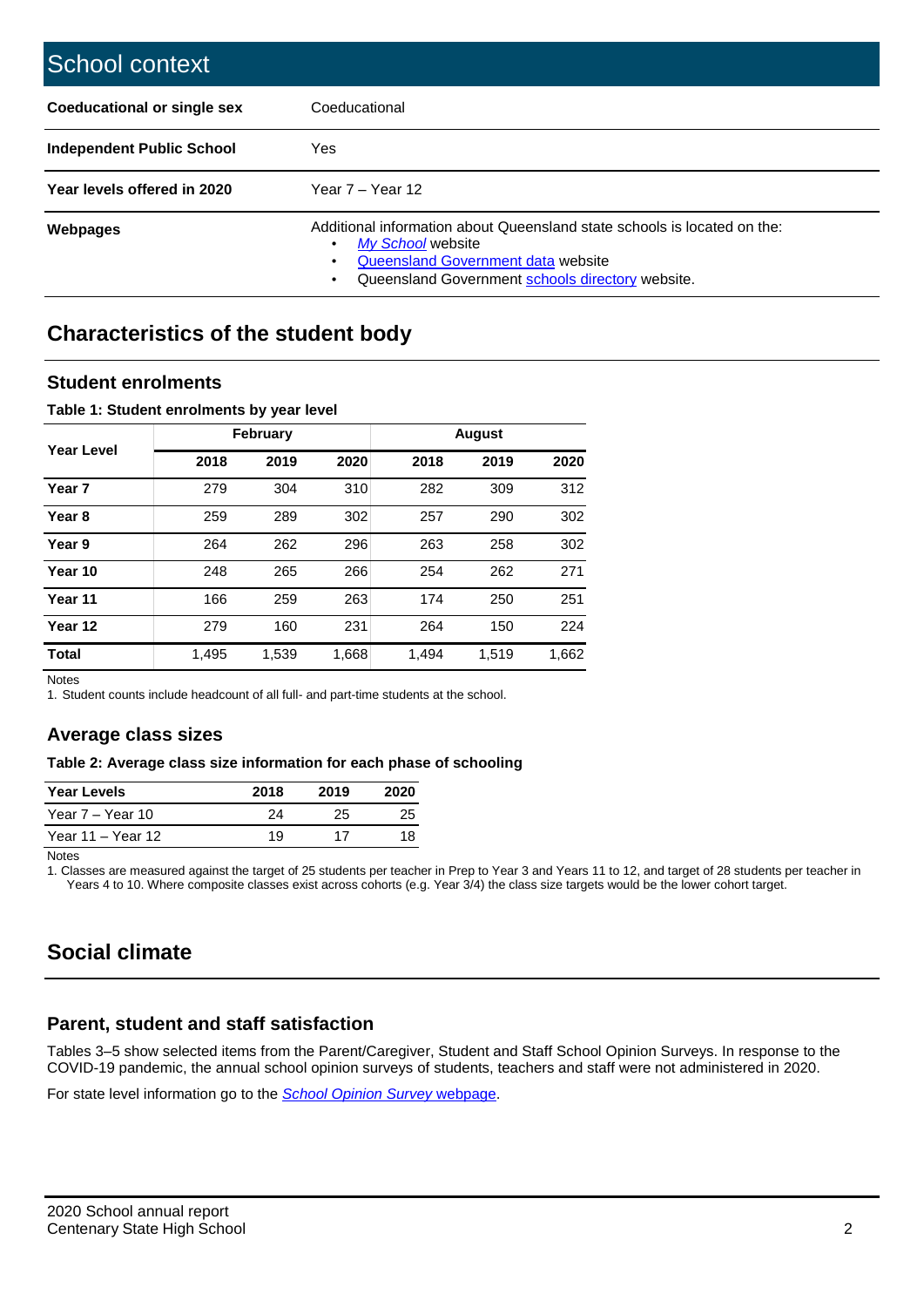### **Table 3: Parent/Caregiver Survey**

| Percentage of parents/caregivers who agree <sup>1</sup> that:                                               | 2018  | 2019  | 2020 |
|-------------------------------------------------------------------------------------------------------------|-------|-------|------|
| My child is getting a good education at this school.                                                        | 95.9% | 94.8% |      |
| This is a good school.                                                                                      | 93.4% | 95.6% |      |
| My child likes being at this school. <sup>2</sup>                                                           | 91.9% | 95.7% |      |
| My child feels safe at this school. <sup>2</sup>                                                            | 95.2% | 97.8% |      |
| My child's learning needs are being met at this school. <sup>2</sup>                                        | 90.3% | 96.4% |      |
| My child is making good progress at this school. <sup>2</sup>                                               | 92.7% | 94.9% |      |
| Teachers at this school expect my child to do his or her best. <sup>2</sup>                                 | 95.1% | 97.7% |      |
| Teachers at this school provide my child with useful feedback about his or her school<br>work. <sup>2</sup> | 87.7% | 92.0% |      |
| Teachers at this school motivate my child to learn. <sup>2</sup>                                            | 89.4% | 89.7% |      |
| Teachers at this school treat students fairly. <sup>2</sup>                                                 | 91.2% | 93.9% |      |
| I can talk to my child's teachers about my concerns. <sup>2</sup>                                           | 96.7% | 97.0% |      |
| This school works with me to support my child's learning. <sup>2</sup>                                      | 89.7% | 91.8% |      |
| This school takes parents' opinions seriously. <sup>2</sup>                                                 | 88.8% | 92.9% |      |
| Student behaviour is well managed at this school. <sup>2</sup>                                              | 89.7% | 89.7% |      |
| This school looks for ways to improve. <sup>2</sup>                                                         | 90.5% | 94.1% |      |
| This school is well maintained. <sup>2</sup>                                                                | 94.2% | 95.7% |      |

Notes

1. *Agree* represents the percentage of respondents who Somewhat Agree, Agree or Strongly Agree with the statement.

2. Nationally agreed parents/caregiver items.

3. DW = Data withheld to ensure confidentiality.

### **Table 4: Student Survey**

| Percentage of students who agree <sup>1</sup> that:                            | 2018  | 2019  | 2020 |
|--------------------------------------------------------------------------------|-------|-------|------|
| I am getting a good education at my school.                                    | 98.2% | 88.4% |      |
| I like being at my school. <sup>2</sup>                                        | 90.1% | 81.8% |      |
| I feel safe at my school. <sup>2</sup>                                         | 96.5% | 87.5% |      |
| My teachers motivate me to learn. <sup>2</sup>                                 | 88.3% | 77.9% |      |
| My teachers expect me to do my best. <sup>2</sup>                              | 95.5% | 95.9% |      |
| My teachers provide me with useful feedback about my school work. <sup>2</sup> | 90.3% | 82.0% |      |
| Teachers at my school treat students fairly. <sup>2</sup>                      | 75.0% | 70.8% |      |
| I can talk to my teachers about my concerns. <sup>2</sup>                      | 65.5% | 63.9% |      |
| My school takes students' opinions seriously. <sup>2</sup>                     | 71.3% | 71.3% |      |
| Student behaviour is well managed at my school. <sup>2</sup>                   | 74.1% | 66.9% |      |
| My school looks for ways to improve. <sup>2</sup>                              | 90.2% | 85.8% |      |
| My school is well maintained. <sup>2</sup>                                     | 81.3% | 76.7% |      |
| My school gives me opportunities to do interesting things. <sup>2</sup>        | 90.3% | 87.5% |      |

Notes

1. *Agree* represents the percentage of respondents who Somewhat Agree, Agree or Strongly Agree with the statement.

2. Nationally agreed student items.

3. DW = Data withheld to ensure confidentiality.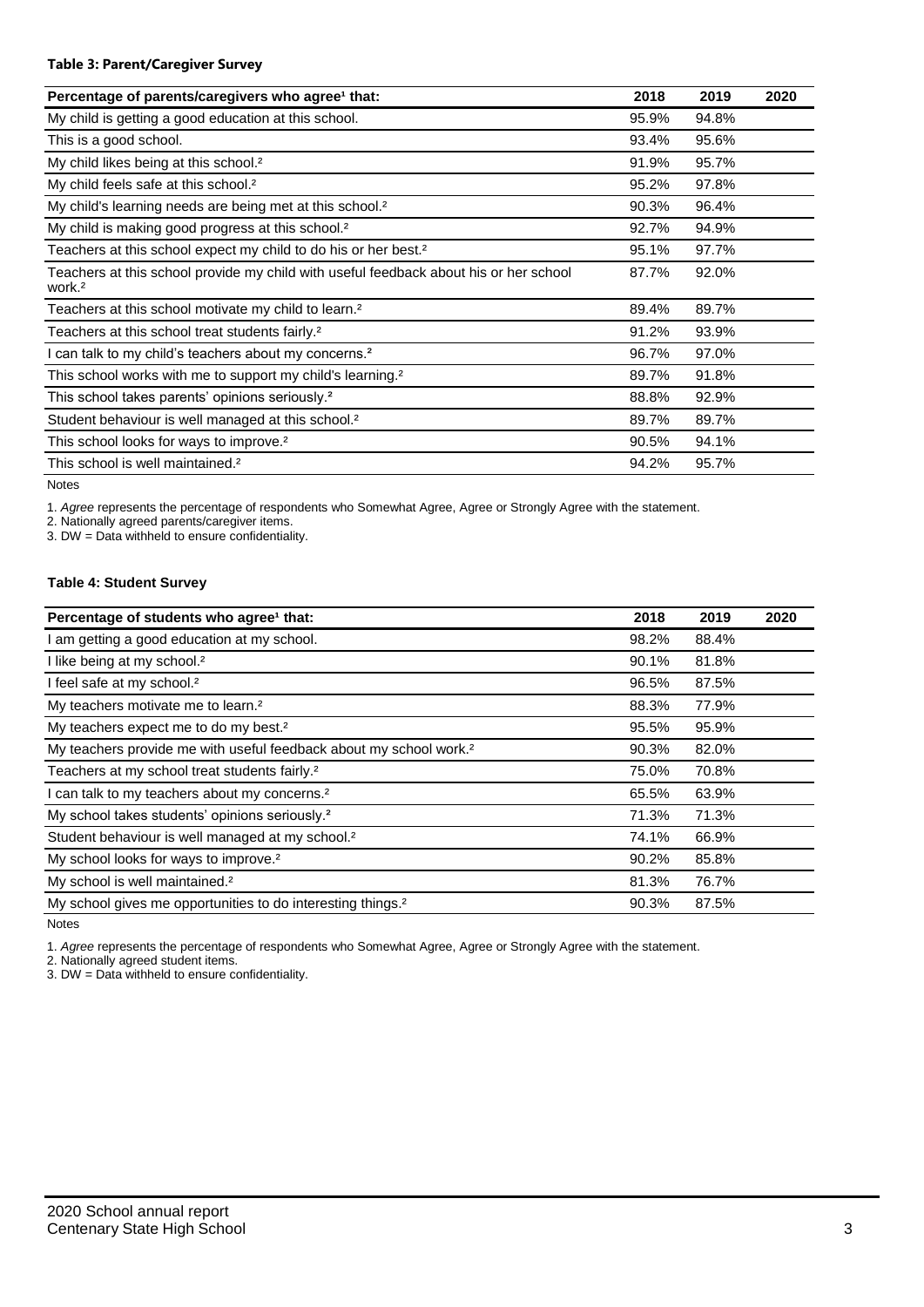### **Table 5: Staff Survey**

| Percentage of staff who agree <sup>1</sup> that:                                                            | 2018  | 2019  | 2020 |
|-------------------------------------------------------------------------------------------------------------|-------|-------|------|
| I enjoy working at this school.                                                                             | 96.9% | 95.7% |      |
| I feel this school is a safe place in which to work.                                                        | 99.0% | 97.8% |      |
| I receive useful feedback about my work at this school.                                                     | 87.6% | 88.0% |      |
| I feel confident embedding Aboriginal and Torres Strait Islander perspectives across the<br>learning areas. | 81.2% | 78.8% |      |
| Students are treated fairly at this school.                                                                 | 98.9% | 97.8% |      |
| Student behaviour is well managed at this school.                                                           | 89.5% | 83.1% |      |
| Staff are well supported at this school.                                                                    | 88.7% | 90.0% |      |
| This school takes staff opinions seriously.                                                                 | 89.5% | 86.5% |      |
| This school looks for ways to improve.                                                                      | 91.8% | 96.7% |      |
| This school is well maintained.                                                                             | 92.8% | 97.8% |      |
| This school gives me opportunities to do interesting things.                                                | 90.7% | 95.6% |      |

Notes

1. *Agree* represents the percentage of respondents who Somewhat Agree, Agree or Strongly Agree with the statement.

2. DW = Data withheld to ensure confidentiality.

### **Description of how this school manages non-attendance**

Queensland state schools manage non-attendance in line with the Queensland Department of Education procedures: *[Managing Student Absences and Enforcing Enrolment and Attendance at State Schools](https://ppr.qed.qld.gov.au/pp/managing-student-absences-and-enforcing-enrolment-and-attendance-at-state-schools-procedure)*; and *[Roll Marking in State Schools,](https://ppr.qed.qld.gov.au/pp/roll-marking-in-state-schools-procedure)* which outline processes for managing and recording student attendance and absenteeism.

### **School disciplinary absences**

### **Table 6: Count of school disciplinary absences at this school**

| Type of school disciplinary absence | 2018 | 2019 | 2020 |
|-------------------------------------|------|------|------|
| <b>Short Suspension</b>             | 183  | 149  | 117  |
| Long Suspension                     |      |      | з    |
| Exclusion                           |      | 6    | 10   |
| Cancellation                        | 8    | 4    |      |
| Total                               | 205  | 168  | 131  |

Notes

1. School disciplinary absence (SDA) data is a total of short suspensions (1–10 days), long suspensions (11–20 days), exclusions and cancellations. 2. The number of SDAs is not the number of students who received an SDA as one student may be suspended several times in a school year. Each

time a student is suspended it is recorded as an additional SDA. The data does not reflect the outcomes of appeal decisions. 3. 2020 data was impacted by the COVID-19 health emergency. There were significantly fewer SDAs during the home-based learning period (the first five weeks of Term 2) compared to previous years.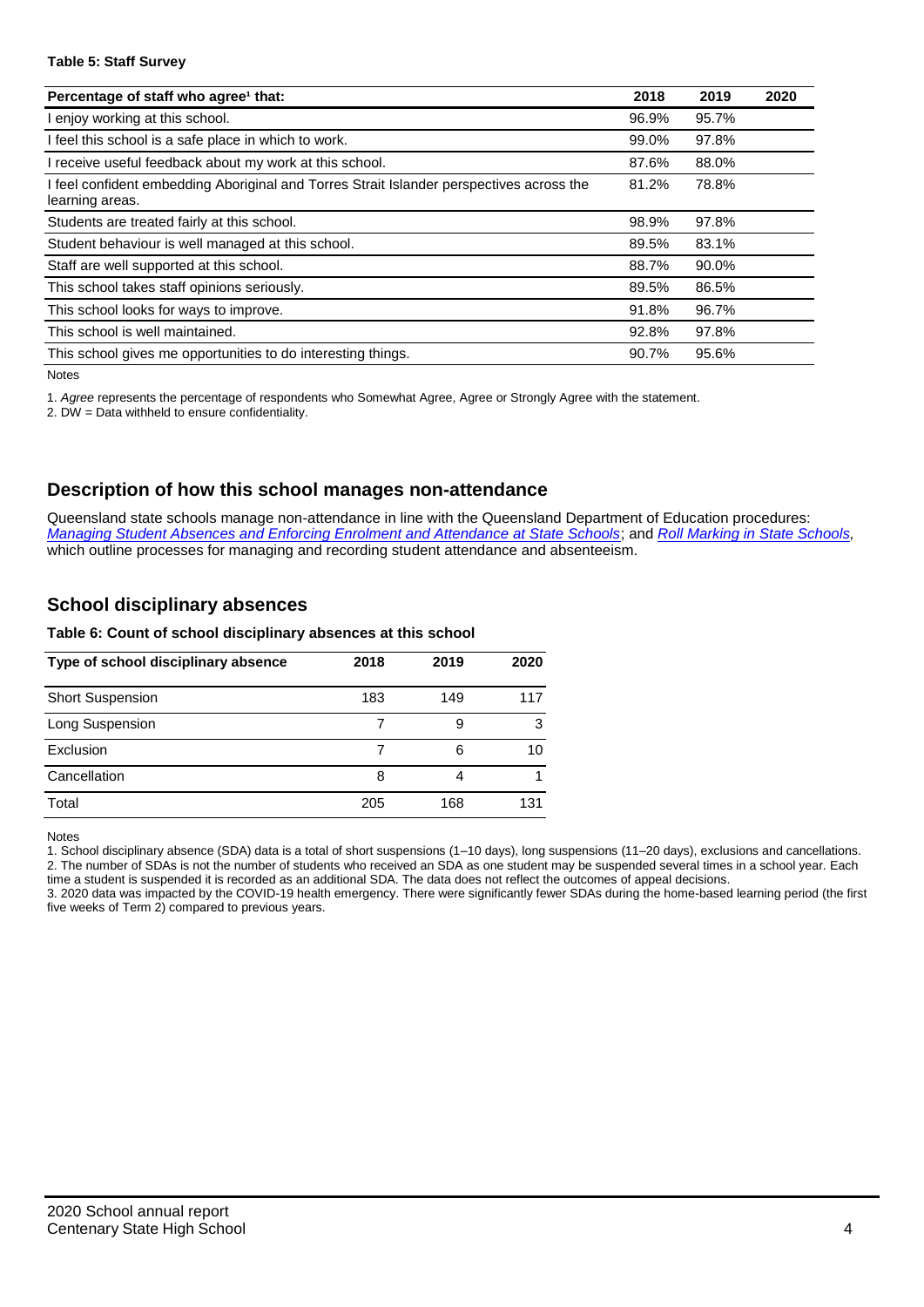# **School funding**

### **School income broken down by funding source**

School income, reported by financial year accounting cycle using standardised national methodologies and broken down by funding source is available via the *[My School](http://www.myschool.edu.au/)* website.

### *How to access our income details*

- 1. Click on the *My School* link [http://www.myschool.edu.au/.](http://www.myschool.edu.au/)
- 2. Enter the school name or suburb of the school you wish to search.

| Search by school name or suburb | <b>School sector</b> | $\overline{\phantom{a}}$ | <b>School type</b> | <b>State</b> |  |  |
|---------------------------------|----------------------|--------------------------|--------------------|--------------|--|--|
|                                 |                      |                          |                    |              |  |  |

3. Click on *View School Profile* to access the school's profile.



4. Click on *Finances* and select the appropriate year to view school financial information.

| School profile | <b>NAPLAN</b> | $\checkmark$ | Attendance | <b>Finances</b> | VET in schools | Senior secondary | Schools map |
|----------------|---------------|--------------|------------|-----------------|----------------|------------------|-------------|
|                |               |              |            |                 |                |                  |             |

# Staff profile

## **Teacher standards and qualifications**

### The *Teacher registration eligibility requirements: Policy* (p.1) states:

To be eligible for registration, a person must satisfy the Queensland College of Teachers (QCT) that they meet requirements regarding qualification and experience, or have otherwise met the requirements of the *Australian Professional Standards for Teachers* (APST). A person must also satisfy the QCT that they are suitable to teach and meet English language proficiency requirements. All these requirements are specified in the Act and the *Education (Queensland College of Teachers) Regulation 2005* (the Regulation).

The qualifications required for teacher registration are successful completion of either -

- (a) a four-year initial teacher education program including teacher education studies of at least one year (e.g. a Bachelor of Education, or a double Bachelor degree in Science and Teaching) or
- (b) a one-year graduate initial teacher education program following a degree (e.g. a one-year Graduate Diploma of Education (Secondary) after a three-year Bachelor degree) or
- (c) another course of teacher education that the QCT is reasonably satisfied is the equivalent of (a) or (b). These are considered on a case-by-case basis.

For more information, please refer to the following link:

• <https://www.qct.edu.au/registration/qualifications>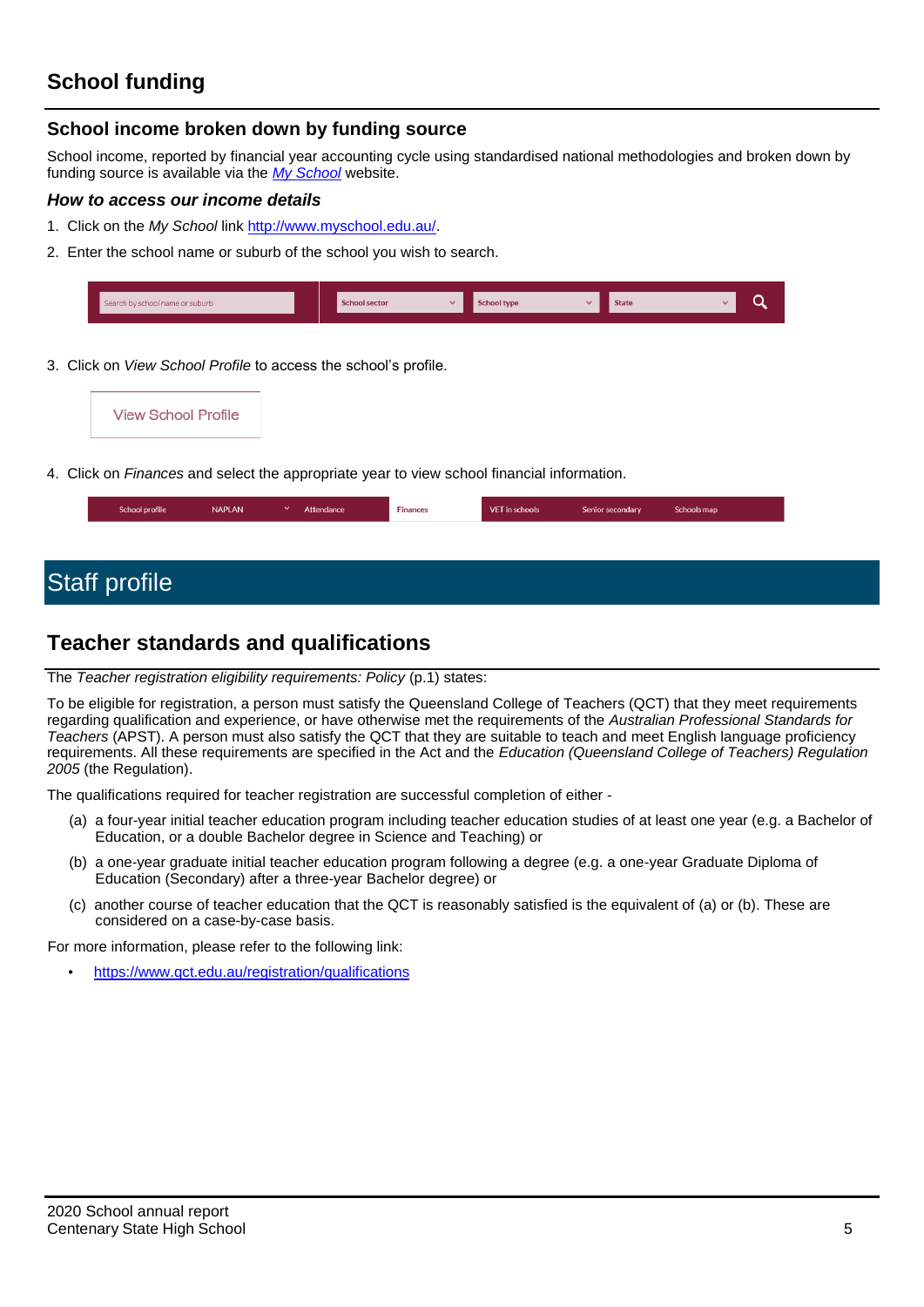# **Workforce composition**

### **Staff composition, including Indigenous staff**

### **Table 7: Workforce composition for this school**

| <b>Description</b> |      | <b>Teaching staff</b> |      |      | Non-teaching staff |      | Indigenous staff |      |      |  |
|--------------------|------|-----------------------|------|------|--------------------|------|------------------|------|------|--|
|                    | 2018 | 2019                  | 2020 | 2018 | 2019               | 2020 | 2018             | 2019 | 2020 |  |
| Headcount          | 116  | 119                   | 128  | 46   | 49                 | 55   | כ>               | ה>   | <5   |  |
| <b>FTE</b>         | 111  | 114                   | 121  | 37   | 38                 | 39   | כ>               | ה>   | <5   |  |

Notes<br>1. T 1. Teaching staff includes school leaders.<br>2. Indigenous refers to Aboriginal and Tor

2. Indigenous refers to Aboriginal and Torres Strait Islander people of Australia.<br>3. FTE = full-time equivalent

 $FTE = full-time equivalent$ 

# Student performance

### **Key student outcomes**

### **Student attendance**

Tables 8–9 show attendance rates at this school as percentages. In 2020, the COVID-19 health emergency affected student attendance in Queensland Government schools. Comparisons between 2020 and previous years' attendance data should not be made.

### **Table 8: Overall student attendance at this school**

| <b>Description</b>                                  | 2018 | 2019   | 2020 |
|-----------------------------------------------------|------|--------|------|
| Overall attendance rate for students at this school | 90%  | $91\%$ | 90%  |

Notes

1. The student attendance rate is based on Semester 1 each year and is generated by dividing the total of full-days and part-days that students attended, and comparing this to the total of all possible days for students to attend, expressed as a percentage.

2. Full-time students only.

### **Table 9: Student attendance rates for each year level at this school**

| <b>Year Level</b> | 2018 | 2019 | 2020 |
|-------------------|------|------|------|
| Year 7            | 93%  | 93%  | 92%  |
| Year 8            | 91%  | 92%  | 90%  |
| Year 9            | 90%  | 90%  | 90%  |
| Year 10           | 88%  | 89%  | 88%  |
| Year 11           | 89%  | 89%  | 92%  |
| Year 12           | 90%  | 90%  | 89%  |

Notes

1. The student attendance rate is based on Semester 1 each year and is generated by dividing the total of full-days and part-days that students attended, and comparing this to the total of all possible days for students to attend, expressed as a percentage.

2. Full-time students only.

3. DW = Data withheld to ensure confidentiality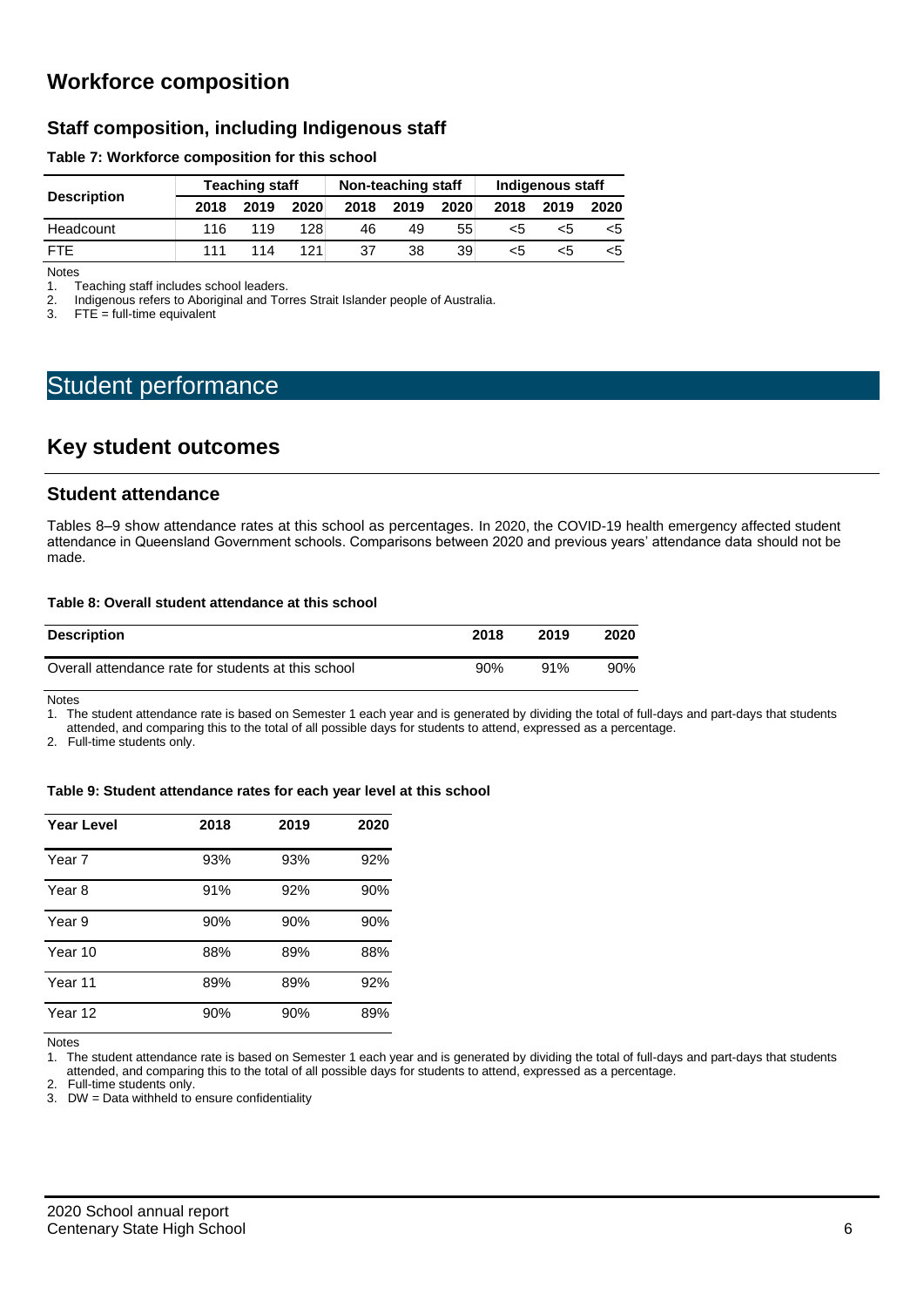# **NAPLAN**

Our reading, writing, spelling, grammar and punctuation, and numeracy results for the Years 3, 5, 7 and 9 NAPLAN tests are available via the *[My School](http://www.myschool.edu.au/)* website.

### *How to access our NAPLAN results*

- 1. Click on the *My School* link [http://www.myschool.edu.au/.](http://www.myschool.edu.au/)
- 2. Enter the school name or suburb of the school you wish to search.

| Search by school name or suburb | <b>School sector</b> | chool type | <b>State</b> |  |
|---------------------------------|----------------------|------------|--------------|--|
|                                 |                      |            |              |  |

3. Click on *View School Profile* of the appropriate school to access the school's profile.

| <b>View School Profile</b> |                                                                                                                                               |
|----------------------------|-----------------------------------------------------------------------------------------------------------------------------------------------|
|                            | $\bigcap$ is the second integral of $\bigcup_{i=1}^{n}$ is the second of $\bigcup_{i=1}^{n}$ in the second integration of $\bigcup_{i=1}^{n}$ |

4. Click on *NAPLAN* and select a year to view school NAPLAN information.

| School profile | <b>NAPLAN</b> | Attendance | <b>Finances</b> | VET in schools | Senior secondary | Schools map |
|----------------|---------------|------------|-----------------|----------------|------------------|-------------|
|                |               |            |                 |                |                  |             |

### Notes

- 1. If you are unable to access the internet, please contact the school for a hard copy of the school's NAPLAN results.
- 2. The National Assessment Program Literacy and Numeracy [\(NAPLAN\)](http://www.nap.edu.au/naplan) is an annual assessment for students in Years 3, 5, 7 and 9.